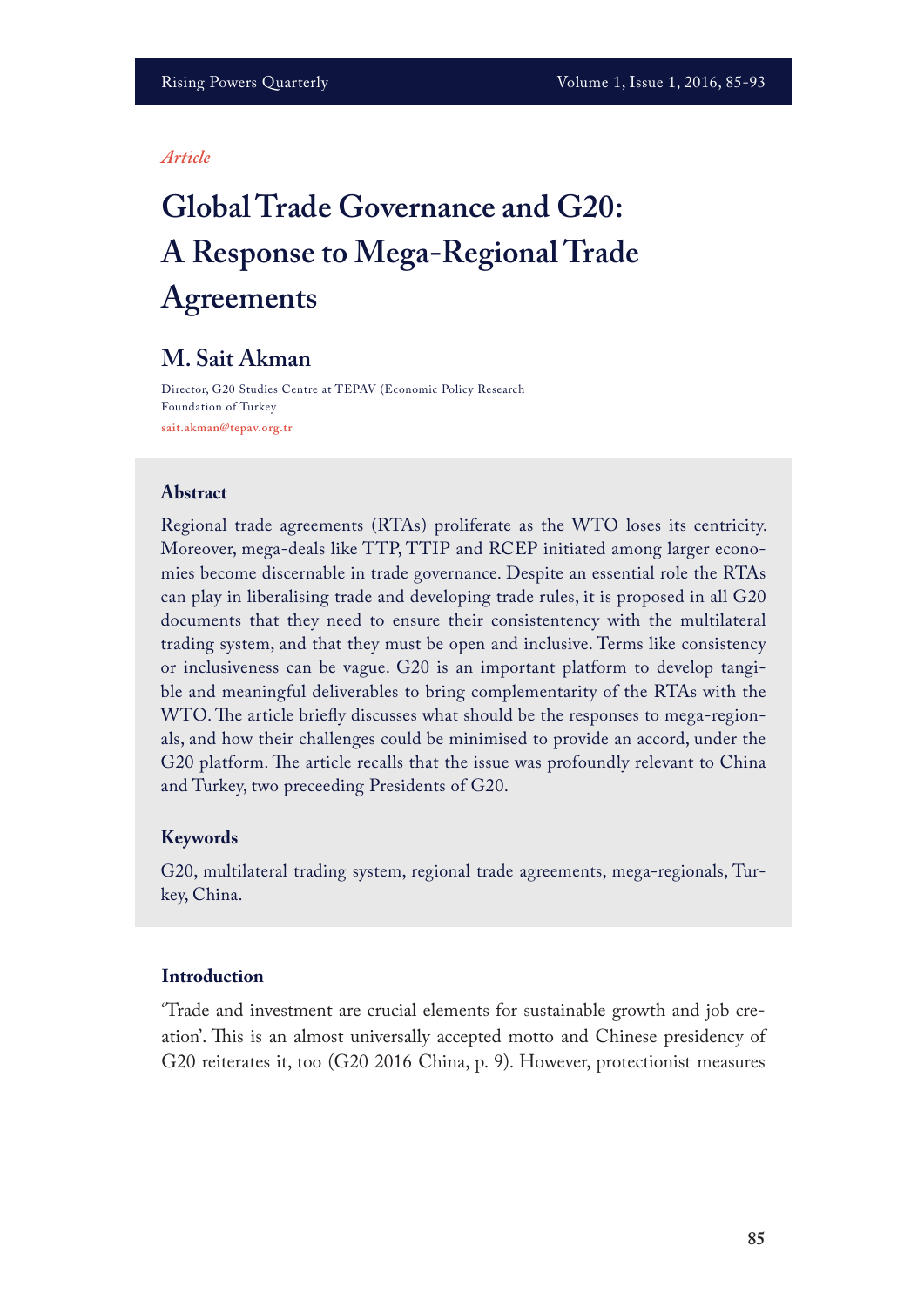are implemented persistently<sup>1</sup>, investment growth is sluggish<sup>2</sup> and governance regimes in trade and investment is 'fragmented'3 , while WTO multilateralism is argued to loose its centrality (Baldwin, 2011). The G20 could be a suitable platform to respond to these challenges by upholding multilateral regimes. G20 represents a 'critical mass' for global trade and investment fows and provides a legitimate forum if it is inclusive by acknowledging the needs of the rest of the world. However, we must admit that it is paradoxically the same G20 members who sit in alternative platforms to re-write the rules of the game for the regulation of global trade. Some even go further claiming to build up 'game-changers' for the multilateral trading system.

In this context, the negotiation of mega-regional deals such as the Trans-Pacifc Partnership (TPP) and Transatlantic Trade and Investment Partnership (TTIP) presages the start of a new era in the global trading system.

The US -being a Pacific and an Atlantic power- is located at the crossroads of both arrangements. The challenges by the rise of emerging economies (mainly China) led the US to respond to the shift of power so it can maintain its position in global markets. On the other hand, the 'frustration by Washington' (Hamilton, 2014, p. 84) with the deadlocked Doha Round inspired new avenues-apparently not competing with the WTO- to secure open markets with new rules and regulations under a new architecture.

The EU, for its part had a sharp U-turn towards bilateral deals with advanced and emerging economies and fnally a mega-deal with the US to promote economic growth; to improve jobs and to allegedly contribute to the development of global rules.

As a response to the US and EU initiatives largely excluding China, the latter's move was a proposal to foster a Regional Comprehensive Economic Partnership (RCEP) which includes ASEAN countries, Australia, Japan, Korea, New Zealand, India and China, and excludes the US.

Based on geopolitical considerations i.e. to manage globalisation so that it hap-

<sup>1</sup> According to a recent WTO Report on G20 Trade Measures (Mid-May and Mid-October 2015) there are 1,244 restrictive measures recorded since the onset of the crisis in 2008, and only 282 have been removed so far. See, https://www.wto.org/english/news\_e/news14\_e/g20\_wto\_report\_oct14\_e. pdf However, an independent study by Global Trade Alert (GTA) documents more (almost 7,000) governmental measures since the first G20 Leaders Summit. Almost 75%of G20 exports face at least one new trade distortion, according to GTA figures. See The Global Trade Disorder – The 16th GTA Report, CEPR Press, 2014, available at: http://www.globaltradealert.org/sites/default/files/GTA16.pdf <sup>2</sup> Global foreign direct investment (FDI) inflows fell by 16 per cent in 2014 to \$1.23 trillion, down from \$1.47 trillion in 2013. See, UNCTAD World Investment Report, 2015, p.2.

<sup>&</sup>lt;sup>3</sup> The number of RTAs proliferate but without eliminating precarious circumstances about their predatory implications for non-members; international investment agreements over 3000 make a complex web of rules.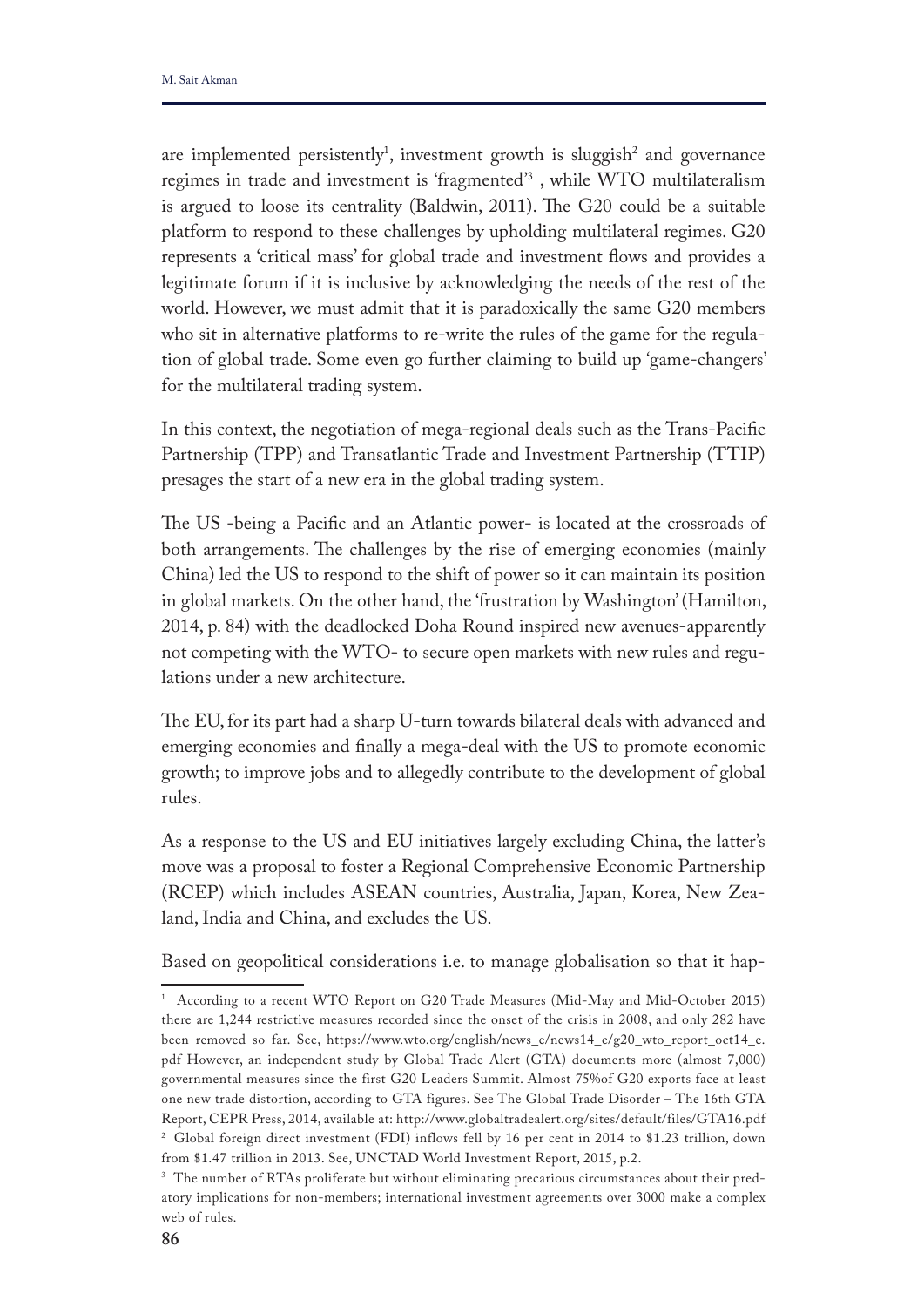pens on American/European terms or economic aspirations such as fostering transnational collaborative production and global value chains, the mega-deals bring some major questions to be replied:

- **•** What could and should be possible responses to mega-regionals?
- **•** How to make them complementary to the multilateral trading system to beneft everyone?

These are crucial challenges the G20 agenda must take on board considering the potential of mega-deals as new pillar of trade governance. It is argued the mega RTAs are largely to constrain China. Therefore, 'the approach of China –as the preceding president of the G20- vis-à-vis these initiatives was important<sup>4</sup>. Same is true for Turkey, an earlier G20 leader and involved in the Troika, to bring a creative approach to the above questions. Turkey is in the vicinity of the EU through its 'customs union' link which puts the former into an asymmetrical situation under EU's free trade agreements, and becomes most vulnerable in the case of TTIP. It may push Turkey 'to be isolated from the processes of new-rule making' (Aran, 2013) and becomes costly in the medium to long term if TTIP is not inclusive. For Turkey, TPP does not represent an immediate concern as its trade links with TPP members are shallow and probably its negative welfare implications will be rudimentary. But it will be defnitely essential in the long term in restructuring its trade strategy under the world of 'new generation trade agreements' endowed with more comprehensive rules.

To discuss possible responses and to propose measures to facilitate the relationship between mega-regionals and the WTO system, however we need to have a closer look at the mega-RTAs in terms of their ambitions and implications very briefly. This is vital for providing a 'balanced' assessment without political prejudicies.

# **A switch from multilateralism to regionalism in trade and investment governance**

WTO multilateralism has not delivered signifcant achievements in trade liberalization during the past two decades – but some minor exceptions<sup>5</sup>. The stalemate in the WTO Doha Round and discord over the development agenda among main players have fostered an increased focus on the negotiations through mul-

<sup>4</sup> During Chinese presidency, the RTA issue has been one of the focal point of trade policy discussion in Trade Ministers meeting, B20 (Business-20) and T20(Think-tank 20) Summits, while G20 Leaders' Communique noted the need to ensure RTAs are cpnsistent with WTO rules.

<sup>5</sup> A consensus on the signing of Trade Facilitation Agreement (TFA) at Bali in December 2013 (still waiting for adoption by the Member States) as well as the extension of the ITA and elimination of agricultural export subsidies as agreed in Nairobi WTO Ministerial Conference held in December 2015, can be regarded as the major outcomes.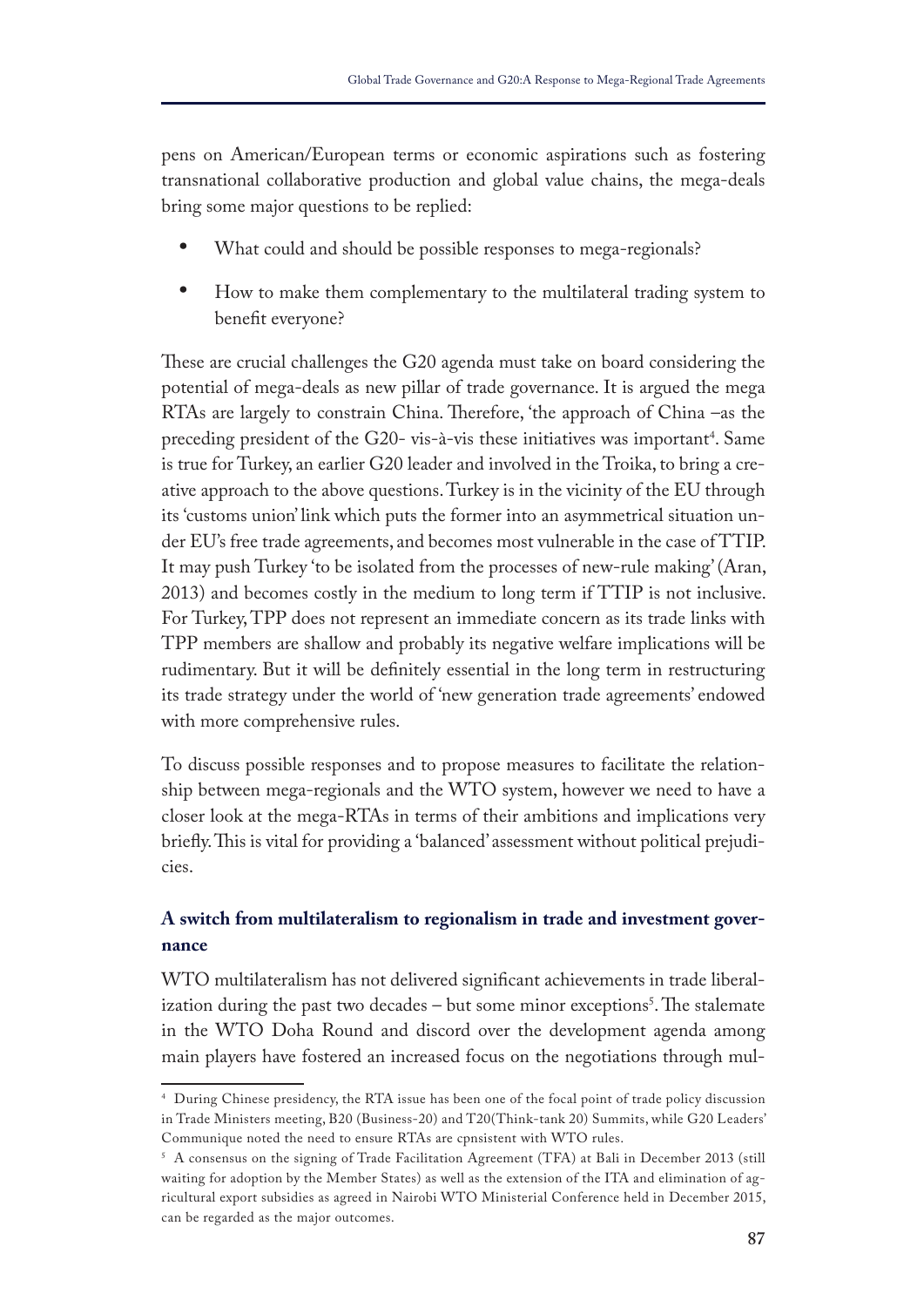tiple "tracks" including the "regional" avenues, i.e. the regional trade agreements (RTAs)<sup>6</sup>. Most of these agreements go beyond the WTO's remit in terms of coverage and deepness, presenting a new platform to change world trade rules and to bring further trade opening.

RTAs are expected to deliver the best practices in areas that have not been appropriately handled at the multilateral level; such areas include trade in services, investments, technical standards, and regulatory issues (referred to as WTO+ and WTO-X matters). This is manifest among a set of smaller number of actors sharing similar concerns. The transaction costs for negotiating a wider agenda shall be lower compared to the grand bargain under the WTO negotiations which requires 'consensus' among all players under a 'single undertaking', i.e. no one gets anything until everything is settled. Thus, RTAs provide venues with more practical, result-oriented approaches, while mega-deals offer the possibility for the hubs in the driving seat to impose robust and binding provisions in as diverse areas as the labour standards, environment, intellectual property issues, FDIs, food security so on'.

Notwithstanding, a positive correlation between RTAs and their infuential role in further opening markets and in setting universally acceptable rules has not been empirically tested in a persuasive way. This requires further investigation.

On the other hand, the RTAs are expected to have welfare-enhancing efects mainly for the participating members. A true assessment of the implications of mega-deals are not straightforward, as negotiations continue in TTIP and very complex set of provisions are adopted in the recently concluded TTP. However, global challenges by mega-RTAs will be greater:

- **•** the higher the risks and the consequences of discriminatory impact;
- **•** the more restrictive and stringent the regulatory measures for extra-TTIP trade,
- **•** the more closed to the idea of the accession of non-members.

<sup>6</sup> The proliferation of RTAs are structured through a differentiated but closely connected types: Bilateral FTAs such as US-South Korea, EU-Singapore, EU-India, Australia-China, Canada-EU so on. Consolidated RTAs where existing RTAs are expanded by new membership or by merging with other RTAs; and Mega-regional RTAs, i.e. TTP, TTIP and RCEP. See, R. Melendez-Ortiz, in 'Megaregional Trade Agreements: Game Changers or Costly Distractions for the World Trading System?, WEF, 2014, p.13.

<sup>7</sup> M. Barrosso, former president of European Commission, raised in his official statement for TTIP in June 2013 that 'these [TTIP] negotiations can be a game changer', http://europa.eu/rapid/pressrelease\_MEMO-13-569\_en.htm thus consolidating his previous statement in February 2013 'this negotiation will set the standard – not only for our future bilateral trade and investment, including regulatory issues, but also for the development of global trade rules' (italics added), http://europa.eu/ rapid/press-release\_SPEECH-13-121\_en.htm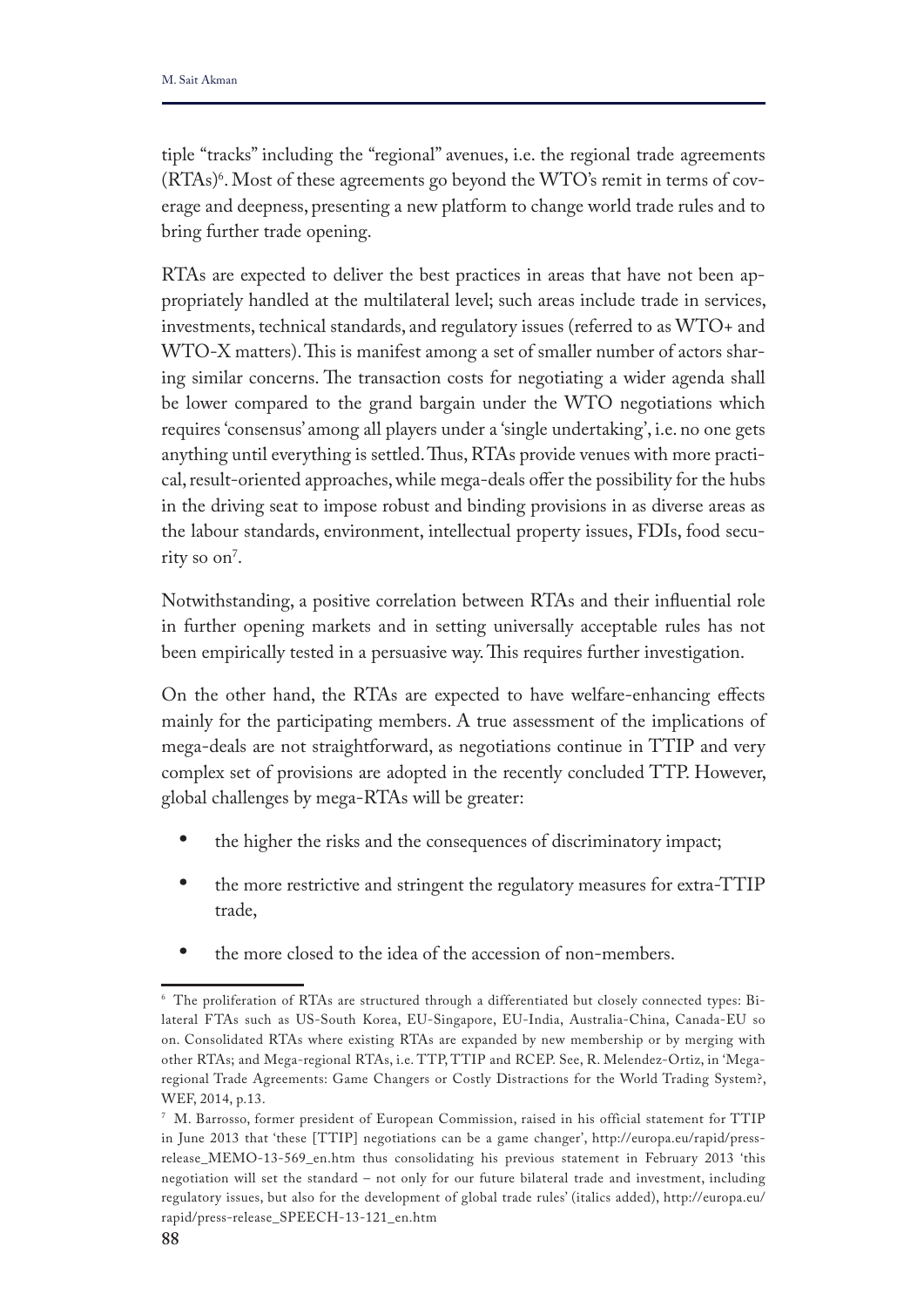The most anticipated impact of mega-RTAs relates to the risk of discrimination against third-country exports. Discrimination here leads to trade diversion, i.e. the substitution of lower-cost imports from third countries with the higher-cost imports of RTA (i.e. TTIP) members due to diferential tarif treatment. Such discrimination can lead to welfare losses, the magnitude of which depends on global trade patterns and competition dynamics. It seems that labour-intensive sectors are more vulnerable.

It has been contended that the harm done by trade diversion and preference erosion can be compensated through spillover benefits. Many studies<sup>8</sup> argue that in general equilibrium analyses, third countries also gain from the implementation -in the case of TTIP through the elimination of cost-increasing trade measures between the US and the EU either directly through less stringent conditions in two diferent TTIP member markets; or indirectly if third countries adopt harmonised TTIP standards. This will be the same for non-TPP countries like China for instance when they accept TPP standards. However its positive impact will be mitigated if the third parties resist to or cannot easily adopt the standards.

Finally, the mega-deals are expected to be open to membership for outsiders. TPP, for example is in principle open to the participation of any APEC country. So it does not preclude Chinese entry. Yet, it does not guarantee an automatic accession process. Currently, China is argued to insufficiently meet TPP criteria in terms of issues like state aids, intellectual property protection, governmental controls (Hamilton, 2014, p. 86). It will be naive to assume China will approve, like in the case of Vietnam, binding commitments on labour standards. In the case of TTIP there are no clear provisions for accession. Turkey's quest to participate is blurred as TTIP has no 'docking' clauses similar to one that is proposed in the context of TPP (Kirişçi, 2014). Furthermore, an open mega-RTA shall not be attractive for non-members if the only precondition for joining is to adopt all the 'Acquis', i.e. to accept all norms and requirements in TPP or TTIP.

Overall it can be argued that the success of mega-deals depends on how they counter these challenges – that is, to reduce the risk of discriminatory impact; provide less-stringent regulatory measures for third countries; bring fexible mechanisms to boost spillover effects; and to make the system more open and credible for all (Akman, Evenett, Low, 2015).

## **Responses from China and Turkey**

It is probable that key third countries like China, Turkey or others that expect TTIP or TPP to become a global rule-setter are unlikely to adopt a 'wait-and-see'

<sup>8</sup> See, for example Lejour et.al. 'Economic Incentives for Indirect TTIP Spillovers', CEPS Special Report, No.94 (TTIP Series no.2), October 2014.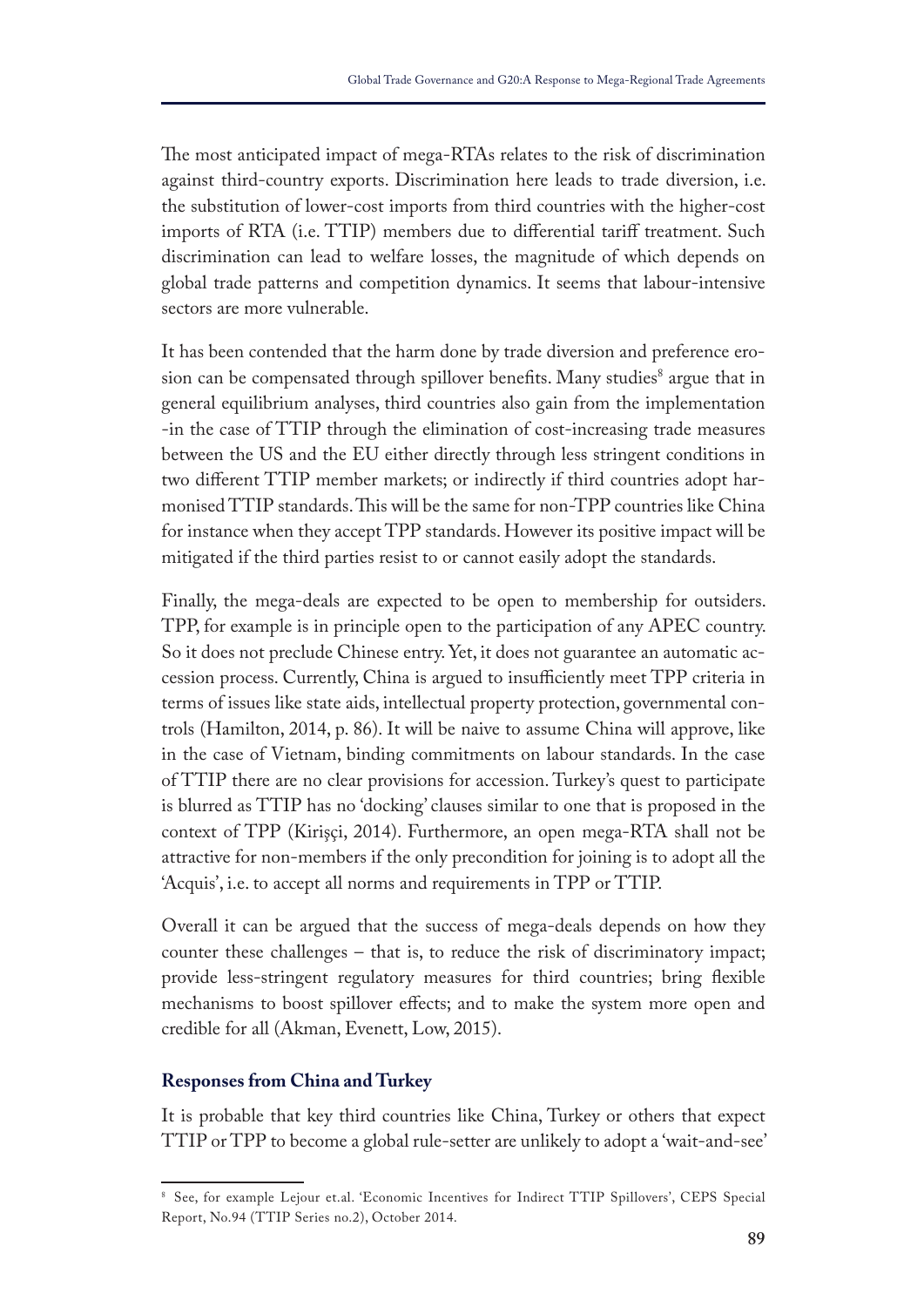policy. One possible response would be to challenge the mega-deal by a counter strategy. The prospects of RCEP, including China, Japan and India can be a geopolitical rival or initiatives like One-Belt-One-Road or Shangai Cooperation Organisation can be referred to. However, they are far from satisfying the needs of China to benefit from market access in TPP or TTIP. This can only be a partial response to mega-regionals (Dadush, 2014, 29).

The next option is to 'docking' itself into mega-regionals but it is very unprobable that many countries like China, Indonesia or Colombia will accept the TPPacquis and norms in entirety, while incumbents will not be ready to open the doors for nextcomers without further commitments. The accession of third parties such as Turkey, Mexico, Canada, and EFTA members to TTIP seem to be benefcial by virtue of their previous agreements with the US and the EU. But it is difficult to envisage how stringent will be the rules and standards (i.e. regulatory measures) in TTIP and the eventual cost of adjustment to be accrued by newcomers, especially in the areas of services, agriculture, environment so on. In the case Turkey, this is a compelling issue.

Another point that can be raised in the context of mega-regionals in G20 is to revitalise the WTO negotiations. However, this is not a realistic option currently when we consider the fact that it is the same countries that are foot draging in several key negotiation areas, particularly in agriculture, NAMA modalities etc. Adopting a post-Nairobi agenda, even on limited areas seem to be politically unfeasible when TPP has already been completed (and wait for ratifcation) and TTIP partners continue to negotiate. Nevertheless, it does not preclude G20 members, to shape mega-regionals to complement rather than undermine multilateral trading system. After all, the WTO is a rule-based system which provides a universal 'public good' for everyone. Mega-regionals can go more comprehensive, deeper and faster than the WTO but it does not (and should not) make them alternatives to multilateralism.

### **What could Germany's presidency bring?**

The G20 Leaders' Communiqué in 2015 in Antalya committed 'to ensure bilateral, regional and plurilateral agreements…are in consistency with and contribute to multilateral trade system under the WTO. The Trade Ministers Statement in July 2016 noted that 'RTAs, should be open to accession and include provisions for review and expansion'. Unequivocally, the Leaders Communiqué in 2016 in Hangzhou (G20 Leaders Communique, 2016) emphasises the need for consistency with the WTO rules while noting the importance of RTAs in liberalising trade and developing trade rules.

Terms like consistency or inclusiveness can be vague. We need further steps to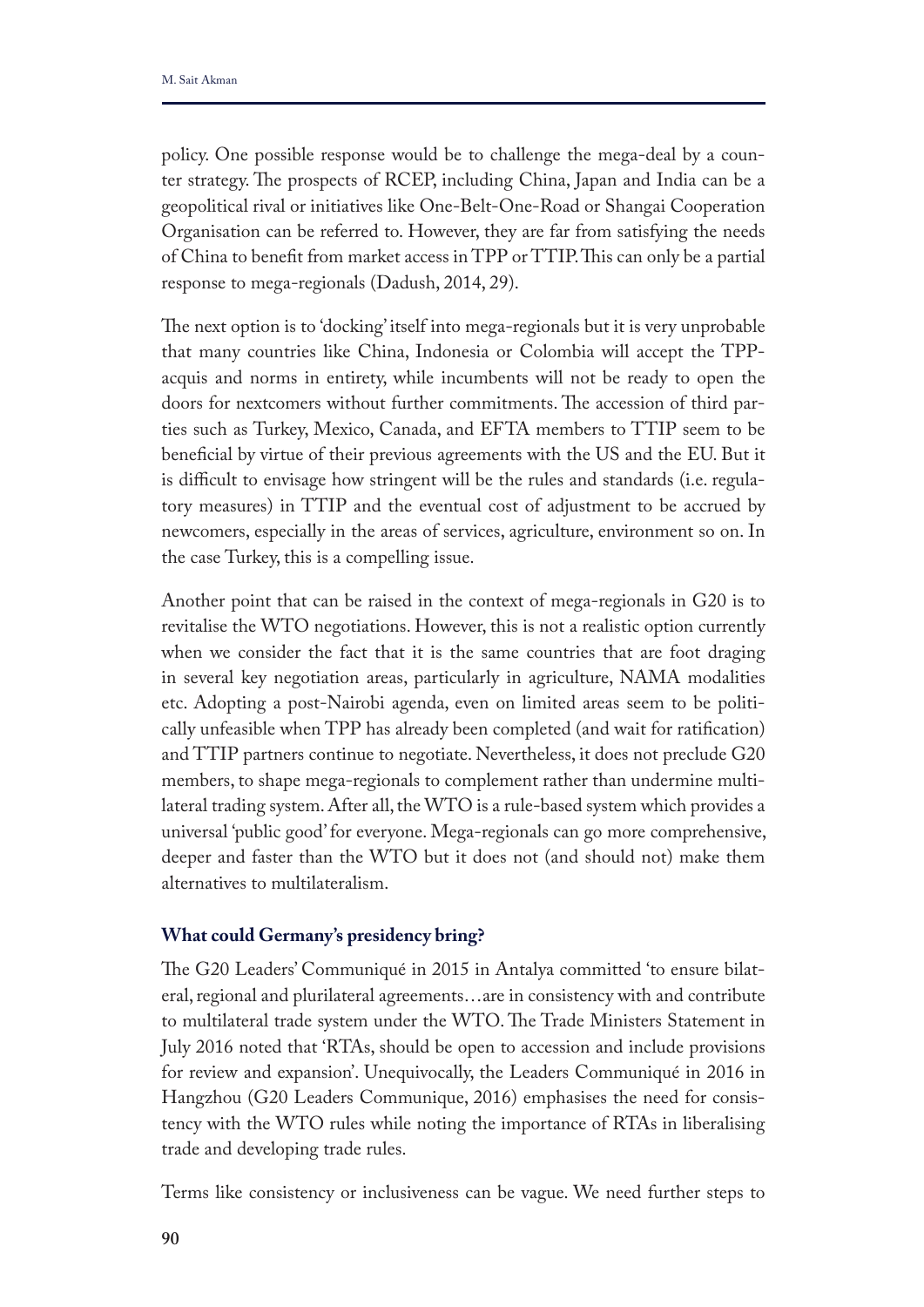bring concrete ideas in T20. We need to elaborate these statements. Help the Leaders to turn commitments into implementation. This reminds us two major challenges facing trading system which are more pressing than the impact of RTAs on the multilateral system.

The first is the fact that, trade growth is weak. It has been six consecutive years in which trade grows less than the world GDP. It does not contribute to global economic growth targets in Brisbane. The second challenge is that the global public opinion turned sharply against any free trade deal, be them at the multilateral or regional level. The reaction against RTAs such as TPP and TTIP makes their fate uncertain. We are far from the old days where calls for opening trade was in high on the agenda. Of course, the motives for trade and trade agreements continue, but the support for it is waning, especially following the global economic crisis and the protectionism in trade has soared (Akman, 2016).

Based on these commitments and expectations in G20 documents, and the challenges world trade faces, it will be indispensable, in the G20 context, to reconsider how to craft more open mega-regionals with exchange mechanisms on best practices in order to multilateralise several WTO+ and WTO-X issues. It is also equally important to bring confdence building measures – such as improving capacities of third countries to adopt higher standards, development of their infrastructure, or steps to enhance regulatory cooperation – facilitate the realisation of indirect spillovers (Akman, 2015, p. 56); to make impact assessment of megadeals like TTIP and TPP to integrate outsiders to improve mutual benefts; and fnally to restore the WTO centrality to make it more relevant to global challenges in trade and investment issues, in the context of sustainable development goals.

The G20 activities under Germany's presidency are required to provide a resultoriented approach to bring tangible and meaningful deliverables. Hence, Germany -as advanced economy, a member state of the EU that is involved in several RTAs and TTIP negotiations, and an infuential G20 member -can and should play a decisive role.

## **Bio**

Mehmet Sait Akman is currently the Director of G20 Studies Centre at Turkish Economic Policy Research Institute (TEPAV), a leading policy think-tank in Ankara. He was a senior lecturer on international trade and EU studies at Marmara University. He is an adjunct professor on trade policy at Bahçeşehir University. Akman holds PhD degree in EU Economics (Marmara University), Istanbul; and LL.M degree (London School of Economics-LSE). He served as academic consultant to WTO/ITTC training activities for public officers in CE-ECAC region. His recently edited book Catalyst: TTIP's Impact on the Rest?